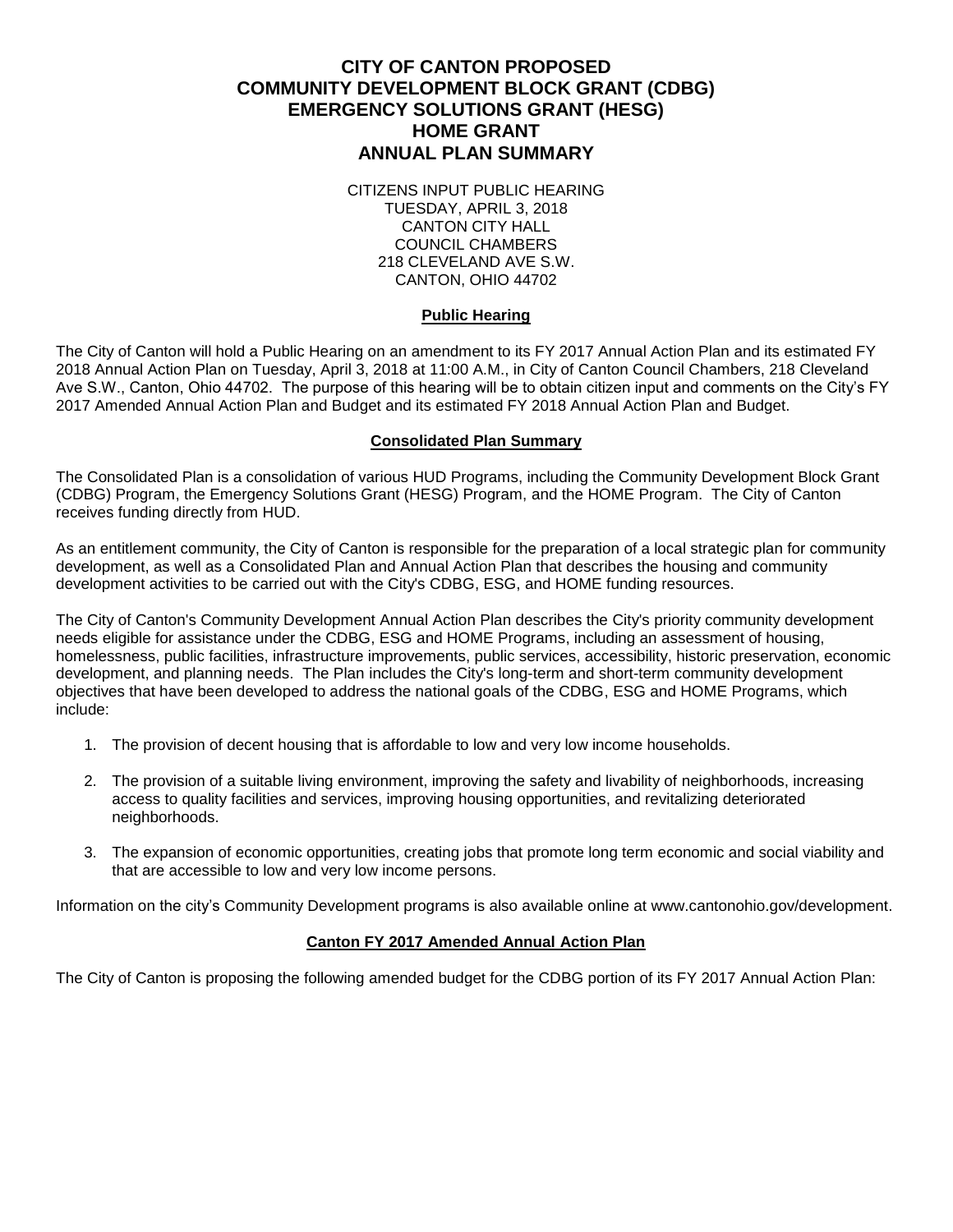| \$1,393,150 |
|-------------|
| \$470,000   |
| \$220,000   |
| \$384,500   |
| \$260,000   |
| \$40,000    |
| \$35,000    |
| \$456,370   |
|             |

### **Canton FY 2018 Estimated Annual Action Plan**

The City of Canton is proposing the following estimated budget for its FY 2018 Annual Action Plan. The final budget is contingent on the final amount awarded by HUD.

| <b>CDBG</b>                                |             |
|--------------------------------------------|-------------|
| CDBG Residential Rehab                     | \$1,290,000 |
| <b>Public Facilities and Improvements</b>  | \$285,000   |
| <b>Public Service Activities</b>           | \$290,000   |
| Neighborhood Revitalization Strategy Area  | \$60,000    |
| Economic Development                       | \$100,000   |
| Planning                                   | \$35,000    |
| <b>CDBG General Management</b>             | \$456,370   |
| <b>HOME</b>                                |             |
| <b>HOME General Management</b>             | \$140,100   |
| <b>HOME New Construction</b>               | \$100,000   |
| <b>HOME New Construction Rental</b>        | \$197,000   |
| <b>HOME Tenant Based Rental Assistance</b> | \$29,500    |
|                                            |             |
| ESG                                        |             |
| ESG 15 Canton                              | \$213,000   |

# **Citizen Comment Period**

The City of Canton's FY 2017 Annual Action Plan and Budget and its estimated FY 2018 Annual Action Plan and Budget will be available for public review beginning Tuesday, April 3, 2018 at the following locations:

| Canton Department of Development<br>5 <sup>th</sup> Floor, City Hall<br>218 Cleveland Ave SW<br>Canton, Ohio 44702 | Stark County District Library, Madge Youtz Branch<br>2921 Mahoning Rd NE<br>Canton, Ohio 44707 |
|--------------------------------------------------------------------------------------------------------------------|------------------------------------------------------------------------------------------------|
| Stark County District Library, Main Branch                                                                         | Stark County District Library, North Branch                                                    |
| 715 Market Ave North                                                                                               | 189 25th St NW                                                                                 |
| Canton, Ohio 44702                                                                                                 | Canton, Ohio 44709                                                                             |
| <b>Stark Metropolitan Housing Authority</b>                                                                        | Stark County District Library, DeHoff Memorial Branch                                          |
| 400 East Tuscarawas Street                                                                                         | 216 Hartford Ave SE                                                                            |
| Canton, Ohio 44702                                                                                                 | Canton, Ohio 44707                                                                             |

Thomas M Bernabei, Mayor